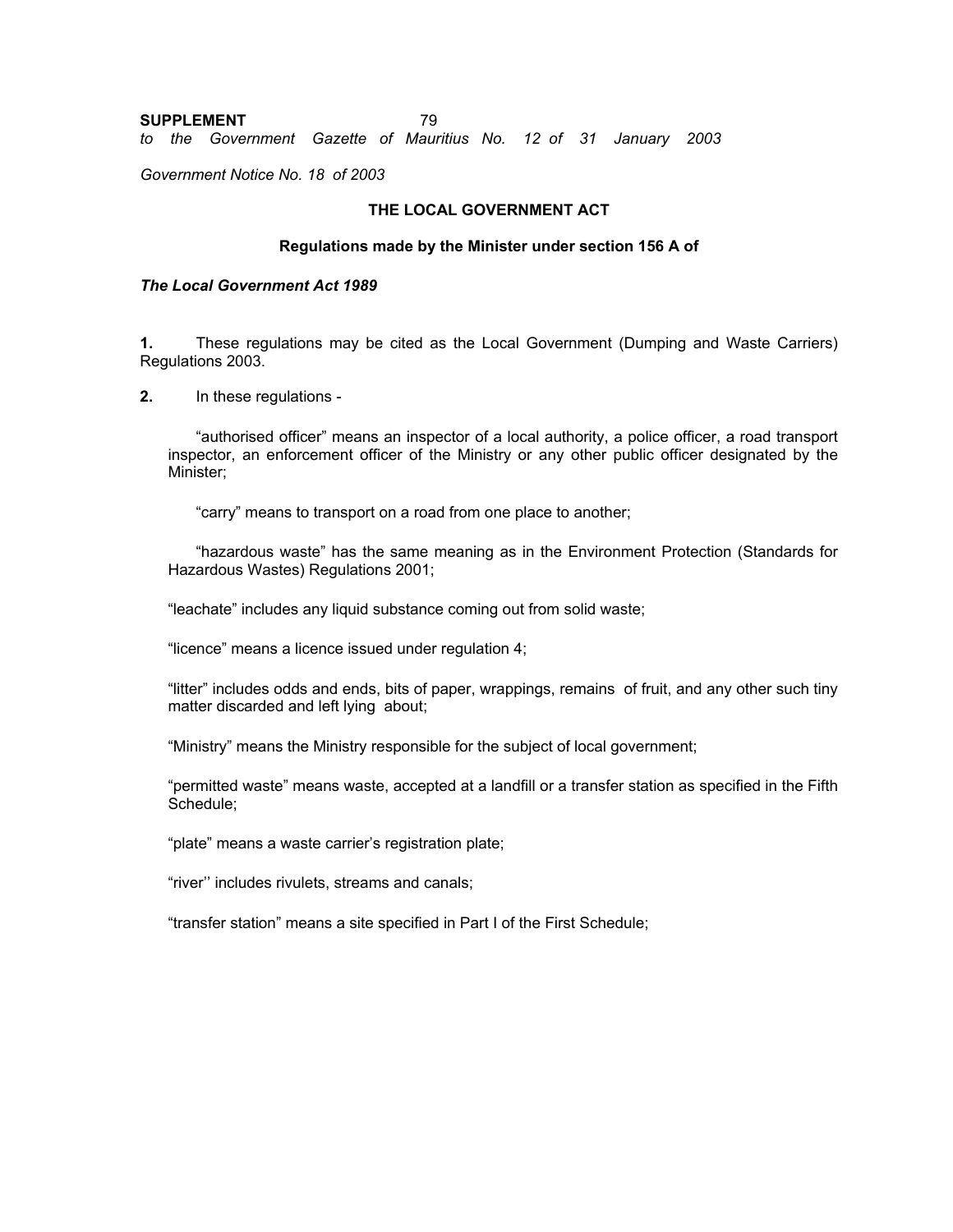---------------------------------------------------------------------------------------------------------

"vehicle" means a motor vehicle and includes a trailer;

"waste" includes anything which is discarded or otherwise dealt with as if it were a waste and includes any substance or article which requires to be disposed of as being broken, worn out, contaminated or otherwise spoiled other than hazardous waste.

"waste carrier" means –

(a) a vehicle licensed under regulation 4; or

(b) a vehicle owned by the Government or a local authority for the purpose of transporting waste.

"waste disposal site" means a site specified in Part II of the First Schedule;

**3.** No person shall –

(a) deposit, cause or allow waste to be deposited at a place other than a transfer station or a waste disposal site or any other site approved for that purpose;

(b) throw, drop or otherwise deposit or cause any littering in any street, road, drain, river or other public place other than in a space or bin specially provided for that purpose.

**4.** (1) No person shall carry waste of a weight in excess of 50 kilograms in a vehicle unless he holds a licence under these regulations.

(2) A person who wishes to obtain a licence for the purpose of paragraph (1) shall make an application to the Minister in the form specified in the Second Schedule.

(3) (a) The Minister may, on payment of the fee specified in the Third Schedule, issue a licence in the form specified in the Fourth Schedule on such conditions as he thinks fit.

> (b) No fee shall be paid in respect of a vehicle owned by the Government or a local authority.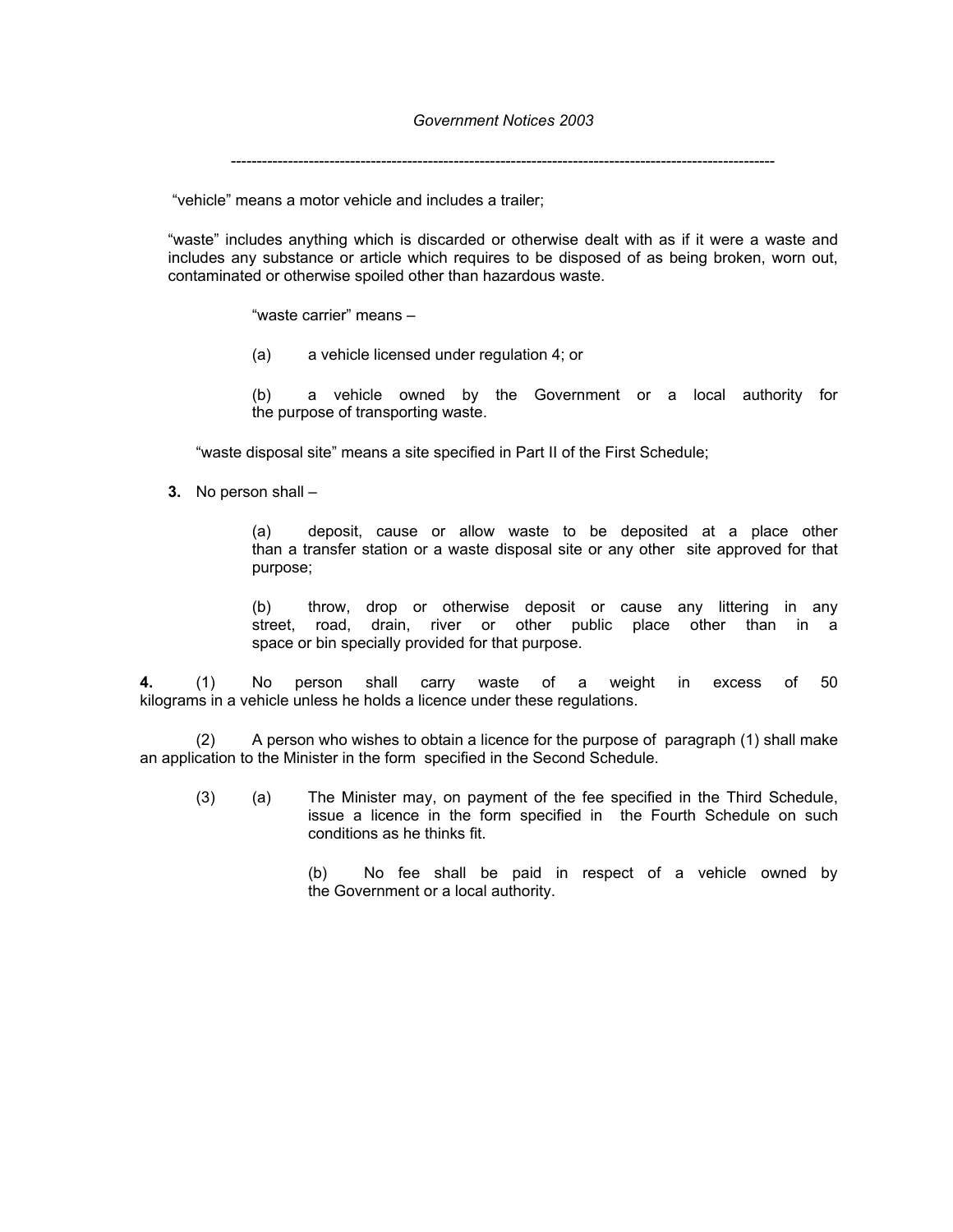-----------------------------------------------------------------------------------------------------------

**5.** No licence shall be issued -

(a) to any person who has previously been convicted of an offence over the last 2 years under -

(i) the Environment Protection Act 1991 and regulations made under that Act;

(ii) the Environment Protection Act 2002 and regulations made under that Act;

(iii) these regulations;

(b) in relation to a vehicle not suitable for the purpose of carrying waste.

**6.** Where the Minister has reason to believe that the holder of a waste carrier licence has failed to comply with a condition of his licence he may, after having given the licence holder an opportunity to show cause in writing within a period of 30 days why his licence should not be revoked, revoke the licence.

**7.** (1) No person shall carry waste in a vehicle in such a way that the waste falls off or is likely to fall off the vehicle.

(2) No person shall allow any leachate to trickle from a vehicle on a public road by negligence, poor design or bad state of vehicle.

**8.** (1) Any person carrying waste in a waste carrier shall affix or cause to be affixed in a conspicuous position in front and at the rear of the carrier a plate.

(2) The plate shall be a metal plate of at least 60 cm in length and 15 cm in height, bearing the word "WASTE" followed by the number of the licence covering the vehicle, both the words and the figures being in red on a white background.

(3) No person shall affix, cause or permit to be affixed a plate –

(a) or anything that resembles a plate, on a vehicle other than a waste carrier;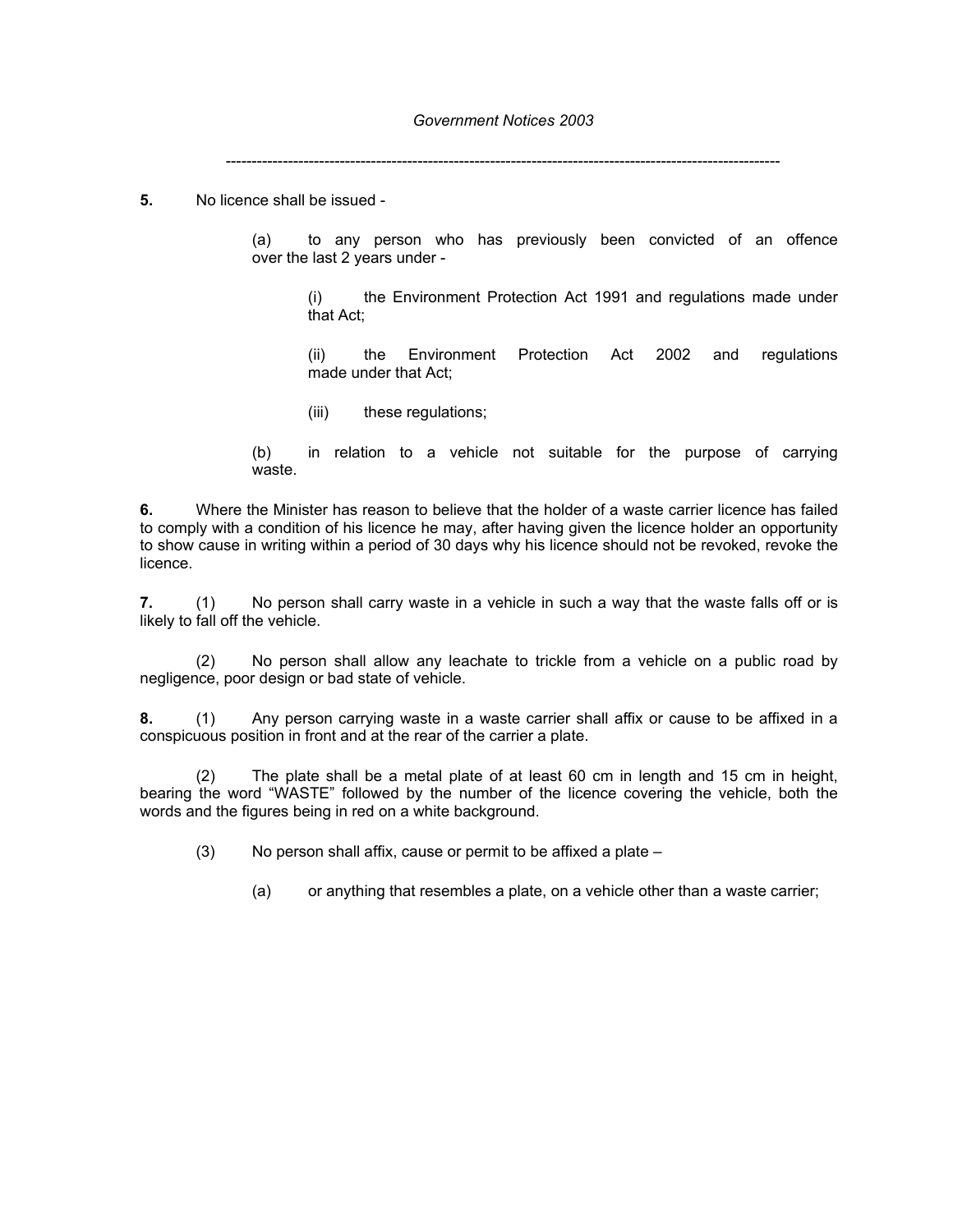-----------------------------------------------------------------------------------------------------------

(b) in such a way as to interfere with the registration plate issued under the Road Traffic Act or to obstruct any lights or visual warning signs of the vehicle.

**9.** The Minister may, in the public interest, dispense a person from compliance with regulations 4(1) and 10(1) for a maximum period of 7 days.

**10.** (1) Any person carrying waste of a total weight exceeding 50 kilograms in a waste carrier shall have in his possession a written authorisation from the Ministry to use a transfer station or a waste disposal site or any other site approved by the Minister for that purpose.

(2) Every driver or person in charge, of a waste carrier, shall produce, on demand, the waste carrier licence to any authorised officer.

 (3) Any authorised officer who on reasonable ground suspects that a vehicle, other than a waste carrier, is being used to carry waste may stop the vehicle for verification.

**11**. (1) An authorised officer may, on reasonable suspicion that an offence is being or has been committed under these regulations, for the purpose of the enquiry or for production as evidence or exhibit in Court –

- (a) seize the vehicle;
- (b) secure any article or sample of any article being carried on the vehicle.

(2) Where a vehicle carrying waste has been detained under paragraph (1), the owner of the vehicle or holder of the licence shall cause the waste to be disposed of at a transfer station or waste disposal site or any other site approved by the Minister for that purpose.

**12.** Where any person unlawfully deposits waste at a place other than a transfer station, a waste disposal site or any other site approved for that purpose, the authorised officer may -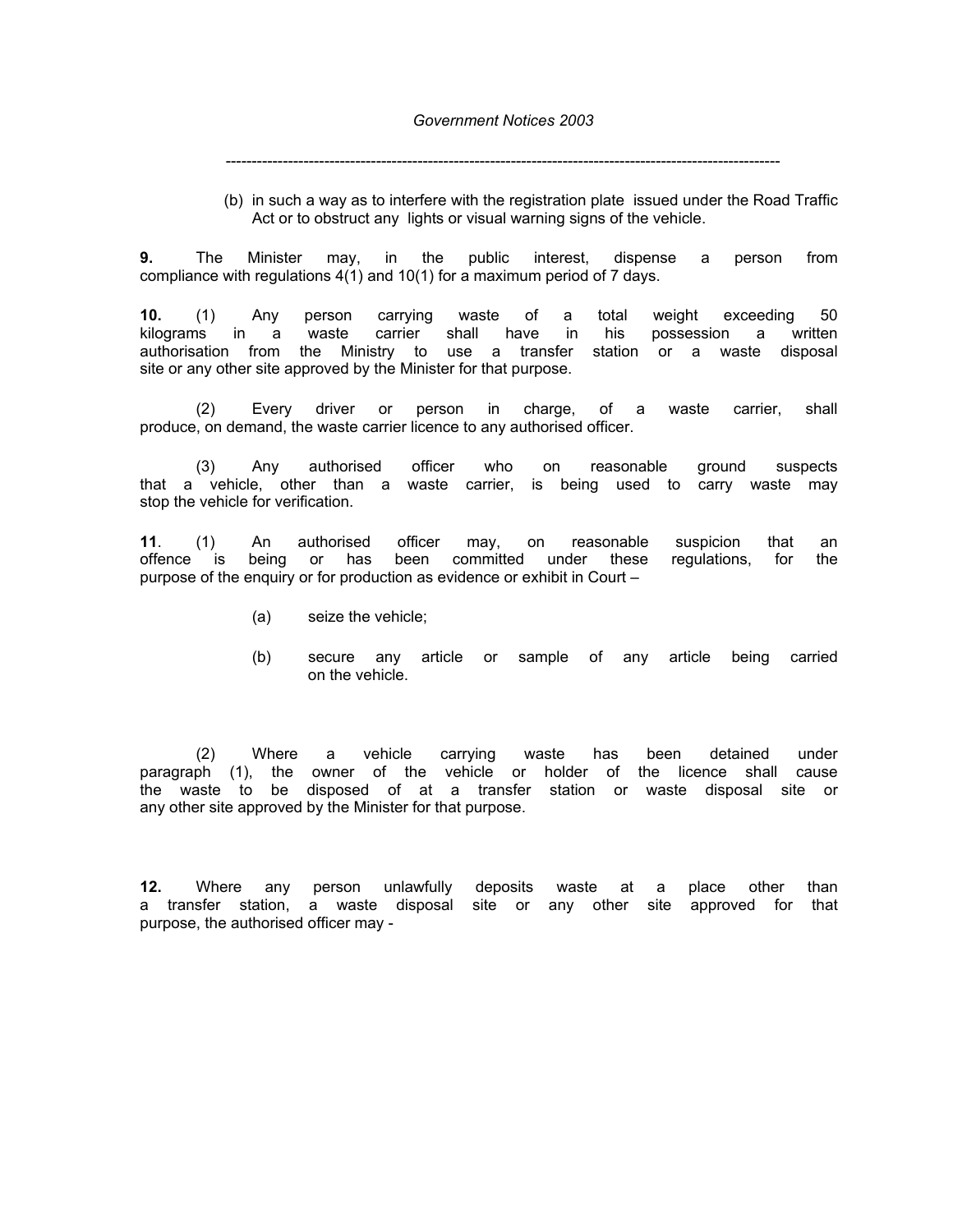----------------------------------------------------------------------------------------------------------------

- (a) request that person to remove the waste unlawfully deposited within such time as may be determined by him; or<br>cause the removal of the waste
- (b) cause the removal of the waste unlawfully deposited and recover from that person the expenses incurred for the removal of the waste.
- **13.** (1) Any person who
	- (a) contravenes these regulations;
	- (b) fails to comply with any of the conditions of the licence

shall commit an offence and shall, on conviction, be liable –

- (a) (i) for an offence under regulation  $3(a)$  -
	- (A) in respect of a first offence, to a fine of not less than 5,000 rupees and not more than 15,000 rupees;
	- (B) in respect of a second or subsequent offence, to a fine not exceeding 25,000 rupees and to an imprisonment for a term not exceeding 5 years;
	- (ii) for an offence under regulation  $3(b)$  -
		- (A) in respect of a first offence, to a fine of not less than 500 rupees and not more than 2,000 rupees;
		- (B) in respect of a second or subsequent offence, to a fine not exceeding 10,000 rupees and to an imprisonment for a term not exceeding one year;
	- (iii) for an offence under any other regulation -
		- (A) in respect of a first offence, to a fine of not less than 1,000 rupees and not more than 5,000 rupees;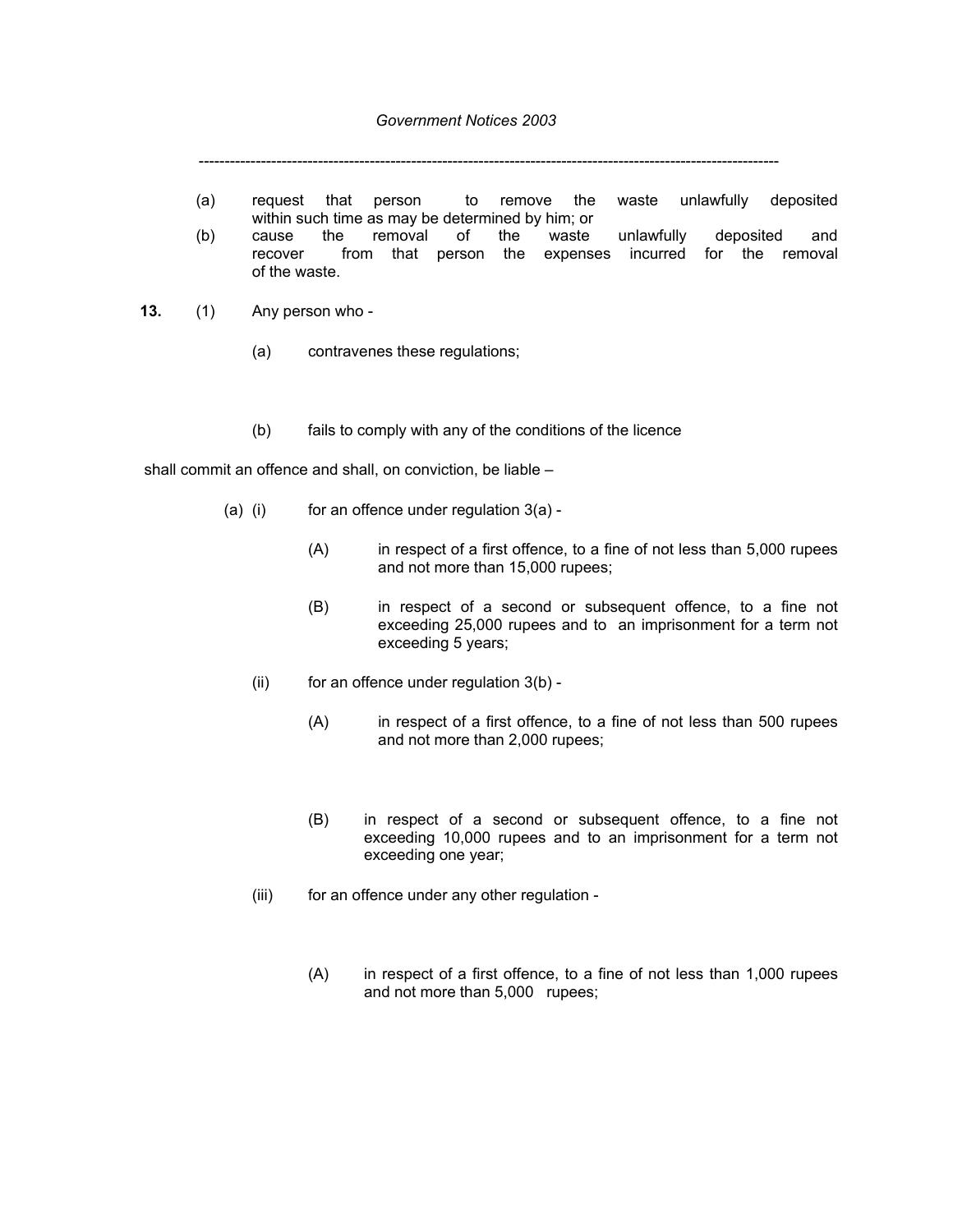----------------------------------------------------------------------------------------------------------------

(B) in respect of a second or subsequent offence, to a fine not exceeding 10,000 rupees and to an imprisonment for a term not exceeding one year.

(2) The Court may, in addition to any punishment imposed under<br>ph (1), order the forfeiture of any vehicle, object and thing paragraph (1), order the forfeiture of any vehicle, object and thing used in the commission of the offence.

**14.** The Local Government (Dumping and Waste Carriers) Regulations 1997 are revoked.

**15**. A licence issued under the Local Government (Dumping and Waste Carriers) Regulations 1997 shall –

- (a) be deemed to have been issued under these regulations; and
- (b) remain valid for the period for which it was issued.

**16.** These regulations shall come into operation on 10 February.2003.

Made by the Minister on 27.01.2003.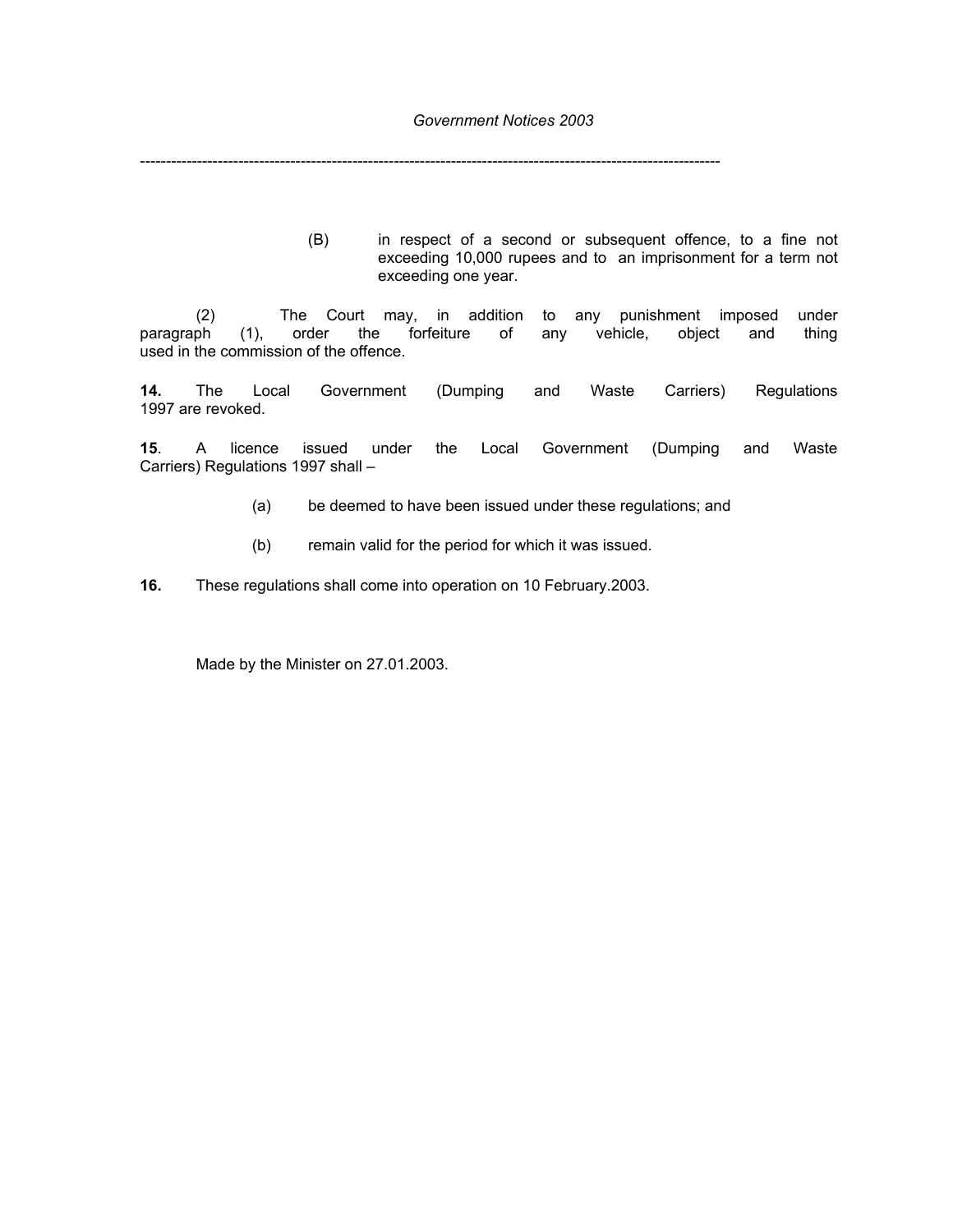----------------------------------------------------------------------------------------------------------------

## **FIRST SCHEDULE**

*( regulation 2)* 

# **PART 1 - Transfer Stations**

- 1. Roche Bois Transfer Station
- 2. La Brasserie Transfer Station
- 3. St. Martin Transfer Station
- 4. Poudre d'Or Transfer Station

# **PART II - Waste Disposal Site**

1. Mare Chicose Landfill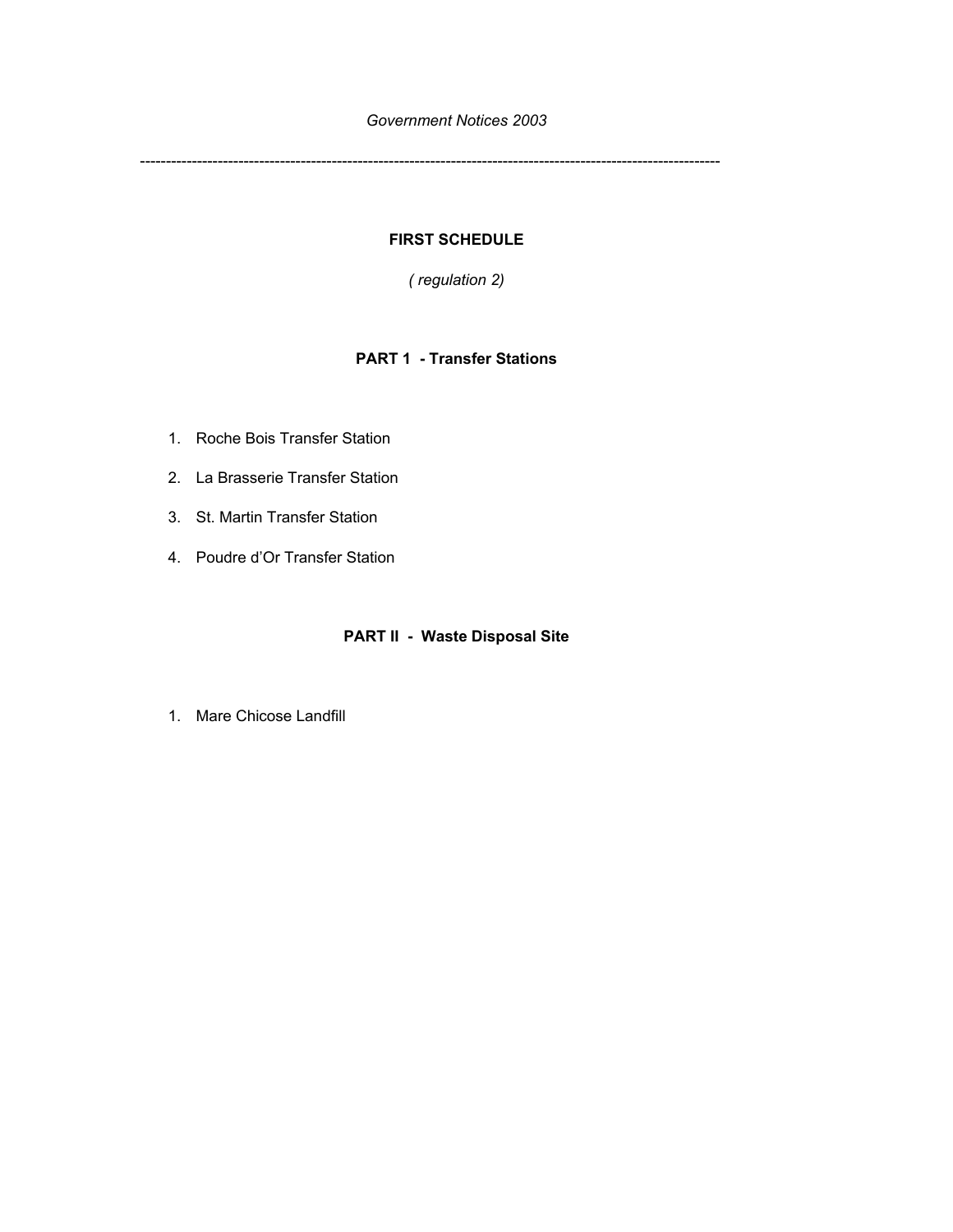----------------------------------------------------------------------------------------------------------------

# **SECOND SCHEDULE**

*(regulation 4(2))* 

# **APPLICATION FORM FOR WASTE CARRIER LICENCE**

|    | I, Mr/Mrs<br>residing<br>at<br>hereby                                                                                                            |  |  |
|----|--------------------------------------------------------------------------------------------------------------------------------------------------|--|--|
|    | apply for a Waste Carrier Licence in respect of the following vehicle:                                                                           |  |  |
| 1. | Type of Vehicle<br><b>Registration Mark</b><br><b>Max Gross Weight</b>                                                                           |  |  |
| 2. | <br>Type of waste it is proposed to carry in the vehicle:                                                                                        |  |  |
| 3. | I am the owner/lessee of the abovementioned vehicle.                                                                                             |  |  |
| 4. | I enclose a true and faithful copy of -                                                                                                          |  |  |
|    | a certificate of the National Transport Authority in relation to the<br>(i)<br>vehicle;                                                          |  |  |
|    | the deed of purchase showing my ownership of the vehicle/the<br>(ii)<br>lease agreement or other document relating to my title over the vehicle. |  |  |
|    |                                                                                                                                                  |  |  |
|    | Signature of the Applicant                                                                                                                       |  |  |
|    | 5. In case of renewal, please state previous Waste Carrier Licence<br>No.                                                                        |  |  |
|    | State name and address of the owner of the vehicle if he is not the applicant.                                                                   |  |  |
|    |                                                                                                                                                  |  |  |
|    |                                                                                                                                                  |  |  |
|    |                                                                                                                                                  |  |  |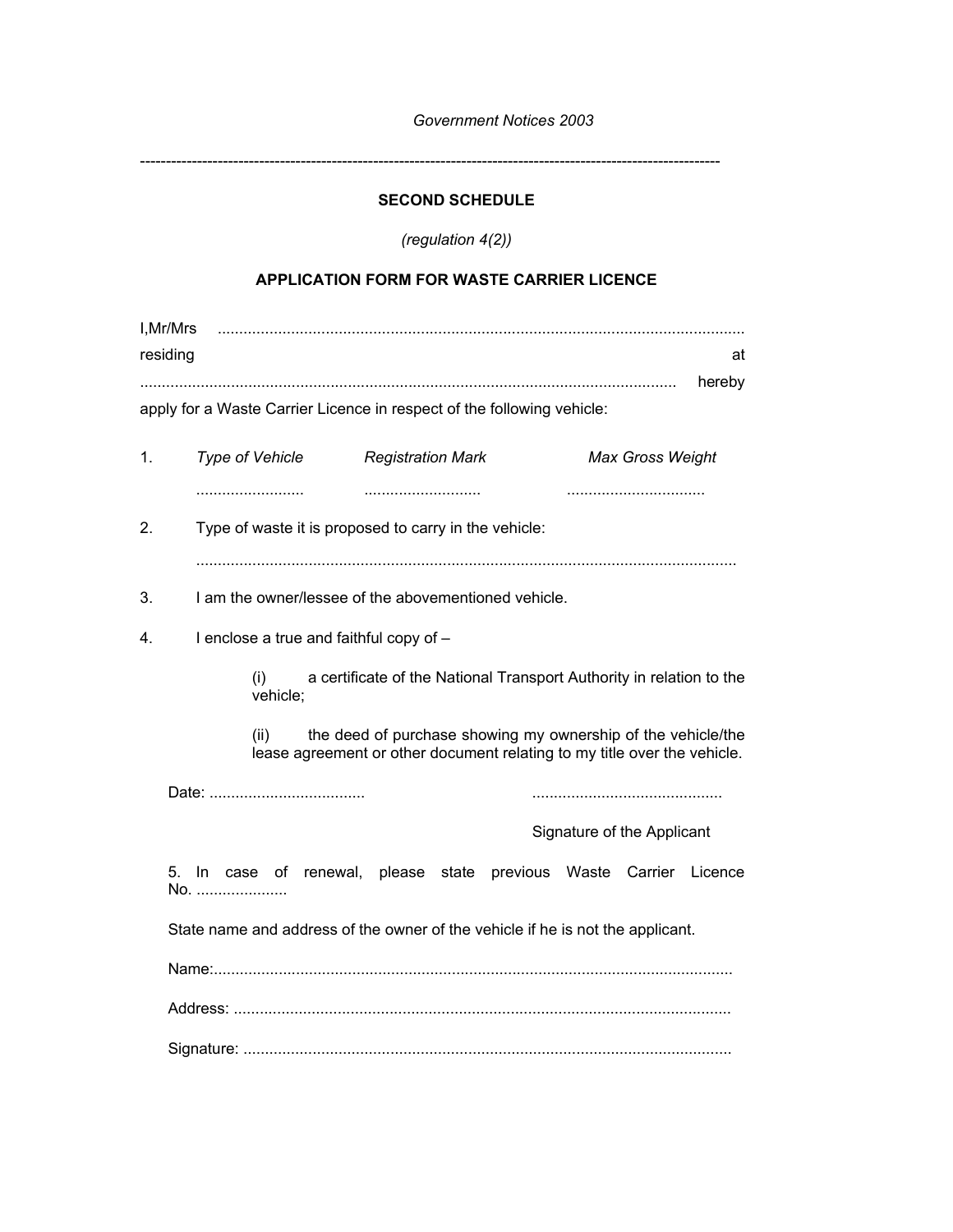----------------------------------------------------------------------------------------------------------------

# **THIRD SCHEDULE**

*( regulation 4(3))* 

# **FEES FOR WASTE CARRIER LICENCE**

| Licence |                | <b>Fees</b> |
|---------|----------------|-------------|
|         |                | <b>Rs</b>   |
| 1.      | For one year   | 1000        |
|         | 2. For one day | 100         |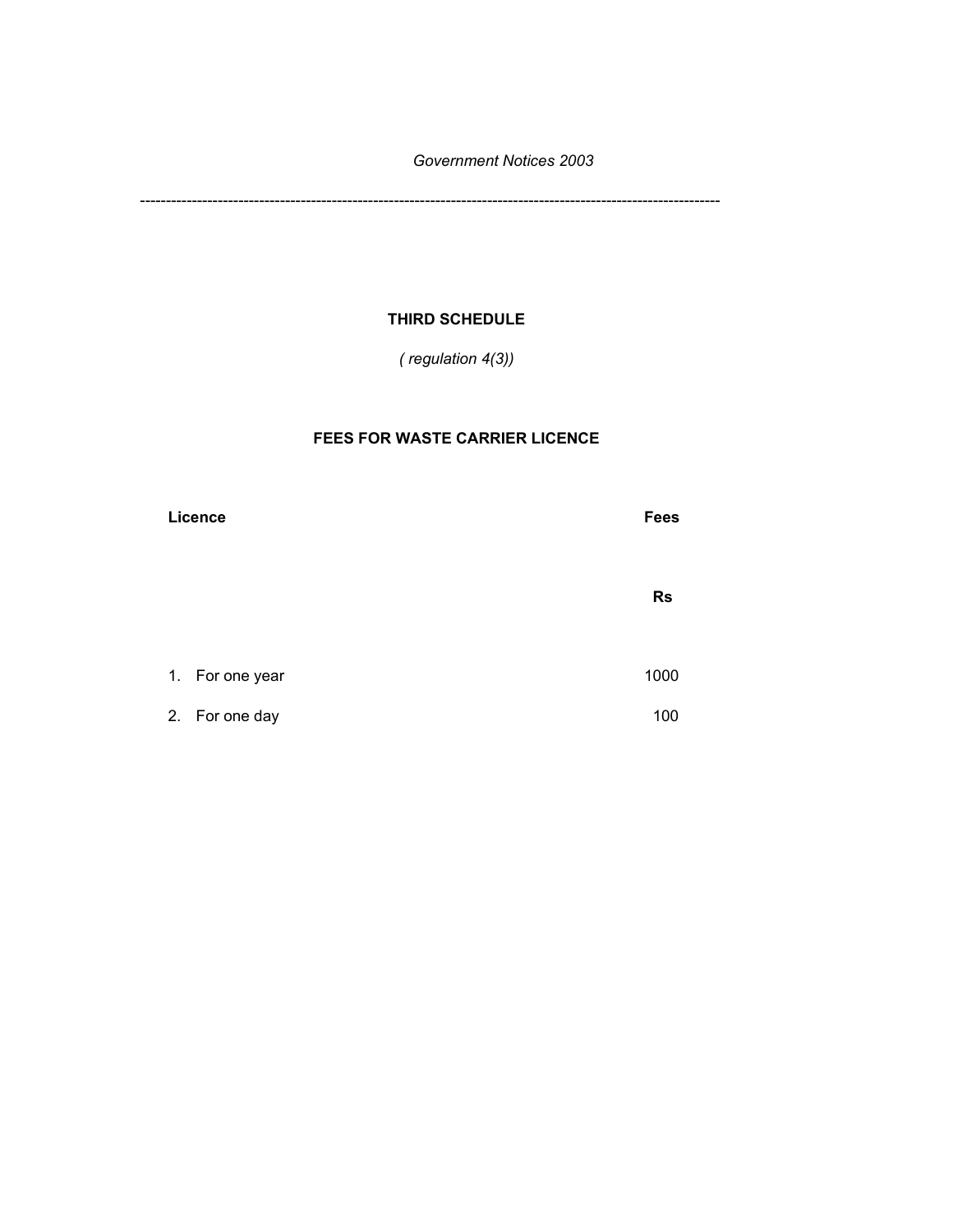*---------------------------------------------------------------------------------------------------------------* 

# **FOURTH SCHEDULE**

*(regulation 4(3))* 

## **PART I**

### **WASTE CARRIER LICENCE**

This Waste Carrier Licence is issued to Mr/Mrs ..........................................................… authorizing the use as Waste Carrier of the vehicle bearing NTA registration number .....................

### **Conditions of licence**

1. This licence is valid for the period ................................ to ........................ (one day/ one year).

- 2. The waste carrier shall operate from ............ hrs. to ................ hrs.
- 3. The vehicle basket (open caisson) raised with metal sheeting shall ………………………………………...

4. The vehicle basket shall be covered with a proper tarpaulin during conveyance of waste.

5. The bottom of the vehicle basket shall be provided with an appropriate device to contain leachate.

6. The vehicle bears both in front and at the rear a metal plate of at least 60 cm in length and 15 cm in height, bearing the word "WASTE" followed by the number .............

The word and the figures shall be in red on a white background.

7. This Licence is valid for the haulage of:

| Type A Waste : | (Bulky)                       |
|----------------|-------------------------------|
| Type B Waste : | (Construction and Demolition) |
| Type C Waste : | $(Green)$                     |

Type D Waste:(All other wastes excluding A, B, C and hazardous) ……..

8. The waste carrier shall carry in a single trip only one type of waste, as defined in condition no. 7.

9. The waste carrier shall always be maintained in a clean and proper state.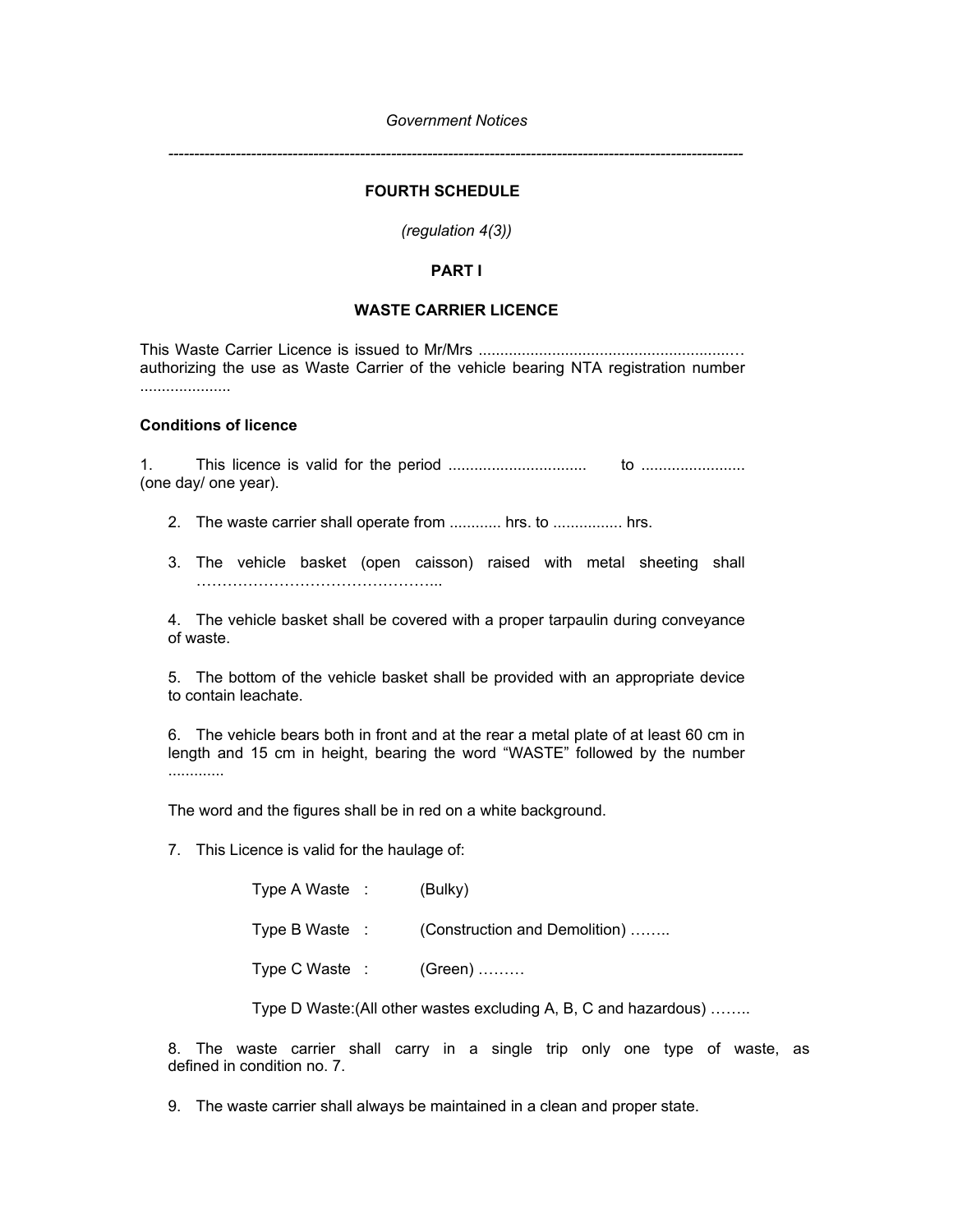Date: ..........................

......................................................

Permanent Secretary Ministry of Local Government

*Government Notices 2003* 

-------------------------------------------------------------------------------------------------

## **FIFTH SCHEDULE**

### *( regulation 2)*

### **PART A – PERMITTED WASTE AT TRANSFER STATIONS**

- Domestic/household waste, which includes household junk waste, solid waste delivered from, educational, community and public institutions.
- Commercial waste, which includes solid waste from offices, shops and premises for a trade or business.
- Industrial waste, which includes solid waste/residue from an industrial, manufacturing, processing undertaking but excluding commercial or chemical waste and waste which falls into other categories.
- Construction waste, which includes solid waste from construction activities (such as demolition, site formation, building, renovation etc) and from construction waste recycling.
- Market waste, which comprises solid waste from markets.
- Street/public cleansing waste, which comprises solid waste collected by the municipal councils from streets, public places and public cleansing activities.
- Marine waste, which comprises solid waste, collected from marine waters and vessels, but excluding chemical waste.
- Incinerator ash, which comprises solid residues from municipal waste and clinical waste incinerators.
- Dewatered sludge, which comprises treated sludge from sewage and water treatment works, with water content not exceeding 70% by weight, which may contain metals in the form of metal oxides (and to be subject to the Hazardous waste provisions).
- Condemned goods, which includes expired, damaged, contaminated and confiscated goods, but excluding chemical waste.
- Tannery waste, which comprises solid waste from tanneries comprising mainly tannery offcuts but excluding infectious materials.